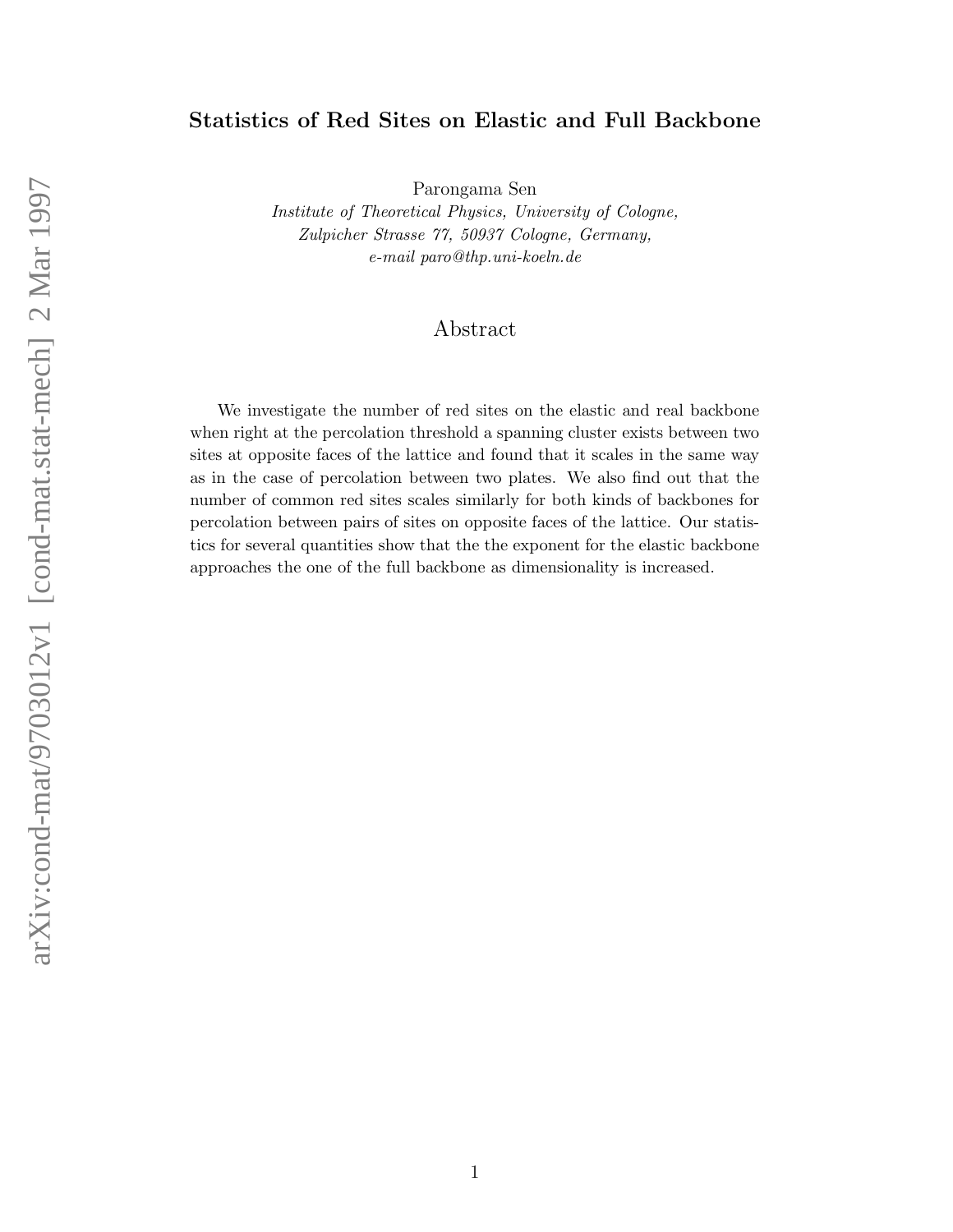Studies on cluster structure dates back to more than two decades. Initially, de Gennes [1] and Skal and Shklovskii [2] independently postulated that the backbone at the percolation threshold consists of a network of nodes connected by effectively one-dimensional links. This picture turns out to be correct for dimensions greater than six, but is too simplistic for low dimensions. Consequently, the nodes, links and blobs picture was postulated by Stanley [3] where the nodes are connected by one dimensional links which are often separated by multiconnected pieces or blobs. In the backbone (without the dangling ends) there exist two kinds of bonds, the red (blue) bonds, which, if cut, separate (do not separate) the infinite cluster in two separate clusters. However, this definition is perfect only as long as there is only one spanning cluster; if there are more than one spanning cluster (which has a finite probability [4], especially in higher dimensions), an infinite cluster still exists if red bonds of another spanning cluster are cut. Hence, in general, we define, a red bond is that which when absent, cuts one spanning cluster in the lattice which may still have other spanning clusters; the traditional definition allows for configuration without any red bonds [5]. It was proved by Coniglio [6] that the number of red bonds scales as  $(p-p_c)^{-1}$ , which was supported by Pike and Stanley [7] who showed numerically for two dimensions that the number of red bonds indeed follows the above scaling.

There can be two different ways of realising a percolating lattice. Either one can set all the sites of the top and bottom surfaces of the lattice to be conducting (percolation between two conducting plates which we abbreviate as LLP - line to line percolation) or one can have a percolating path between a pair of sites on the opposite faces of the lattice (SSP or site to site percolation). In the latter, not all sites are occupied in the top and bottom surfaces. A percolating path may be regarded as occurring between site a on the top surface to site b on the bottom surface, both belonging to the infinite cluster. Therefore, there can be a number of paths connecting the top and bottom of the lattice depending on which two points are chosen at the top and bottom surfaces respectively.

Skal [8] argues that there is another class of special bonds, which apparently are similar to red bonds but follows a totally different scaling law  $(p - p_c)^a$  where a is positive. These special bonds are the ones through which every path connecting the opposite faces of the lattice must pass (for site to site percolation). One can obtain several paths between the opposite faces of a lattice, each with a number of red bonds of its own, but there will be some which cannot be avoided by any path. At  $p_c$ , according to [8], there is only one such bond and its number increases away from  $p_c$ .

Herrmann et al [9] defined another fractal object which they called the elastic backbone - a cluster of the sites that lie on the union of the shortest paths between two points. The number of cutting bonds or red bonds for the elastic backbone at  $p_c$  found by them follows a different behaviour compared with that on the full backbone for two and three dimensions. The elastic backbone comprises of links and multiconnected paths where each path has the same length. The full backbone can be obtained by growing it from the elastic backbone.

In this paper, we have primarily investigated whether the scaling laws for the red sites (either on the real or elastic backbone) are affected by the above two boundary conditions in the sense, whether it depends on the fact that the percolating path is between two sites or two plates. Throughout the simulation, we have considered site percolation, and it is expected that red sites and bonds behave in the same way.

We have also shown that the quantities like the red sites, shortest path and mass of the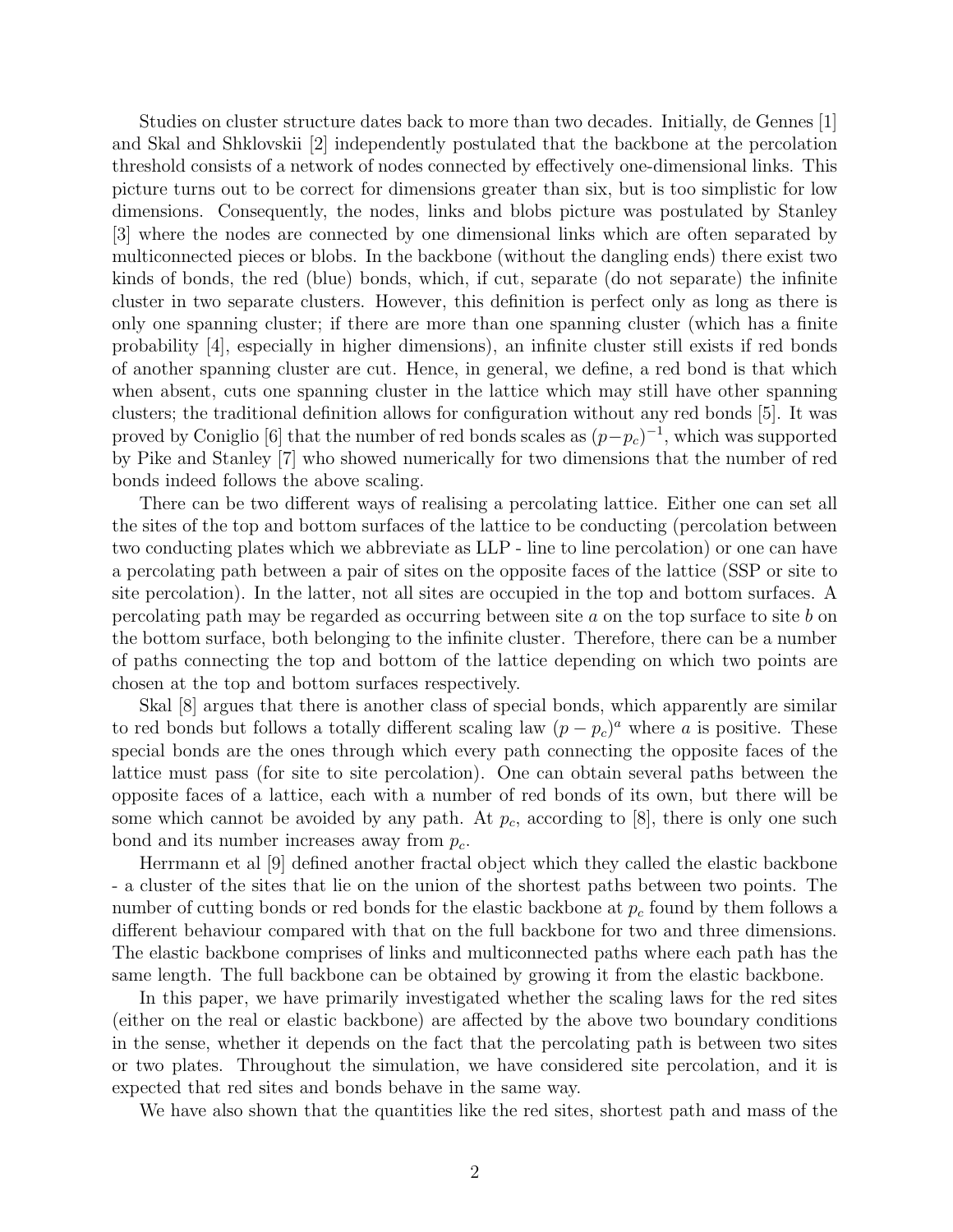elastic backbone (but not the mass of the full backbone) have essentially the same exponent  $(= D_{min}$  where  $D_{min}$  is the shortest path exponent at  $p_c$  [10]) in all dimensions. The exponent  $D_{min}$  for the shortest path on the elastic backbone is as expected, as by definition, the elastic backbone is the shortest path. However, the result that the mass and the number of red sites on the elastic backbone also have the same exponent is not obvious. This indicates that the elastic backbone, even at lower dimensions, corresponds more than the full backbone to the description of the node and links picture. Hence it is not surprising, that the elastic backbone exponents and the backbone ones come closer as the dimensionality is increased.

Next we investigate the scaling law for the number of common red sites which lie in all the different connecting paths in SSP on both kinds of backbones. If a common site is taken away, there can be no spanning cluster at all in case we had before one spanning cluster only. These are related to what Skal [8] calls the special bonds. In case there are several spanning clusters, obviously there cannot be any common red bond between them. We, however, study an average picture here, rather than a distribution of the common red sites. Apparently, it should be zero when there are more than one cluster as mentioned earlier or in the extremely unlikely cases where the different paths connecting the top and bottom surfaces do not share a red site at all.

We have also detected the presence of what can be called a "breakthrough" site. Starting from a rough estimate of  $p_c$ , say  $p_0$ , we can find out whether a cluster percolates from top to bottom, when sites are present with the probability  $p_0$ . The probability  $p_0$  is subsequently decreased (increased) if there exists (does not exist) a percolating cluster in the same manner as in  $[8]$ . It is observed that very close to  $p_c$ , where this process is continued, there can occur a spanning cluster depending on whether or not one particular site is present. This was found to be true for all dimensions and sizes. Defined in this way, there is exactly one "breakthrough" site for each percolating cluster which appears or disappears to enable percolation and is in some sense reminiscent of the "Starry sky model" as in [8].

We have carried out simulations at the percolation threshold in dimensions  $d = 2$  to 5 for lattices of size  $L^d$  where L is the linear dimension. In case of SSP, randomly some connected paths were chosen to find out the number of common red sites. The results should not depend on the number of random paths chosen as long as it is greater than 1. To be on the safe side, we have taken typically 10 to 30 such paths. It has been checked that indeed the results are independent of the number of paths chosen in two dimensions.

We have generated the elastic backbone by a forward and backward burning process [7]. In the case of site to site percolation, not all the sites of the top and bottom surfaces are occupied. One can choose any site on the bottom surface belonging to the spanning cluster and start the backward burning. Backward burning essentially traces the shortest path to the upper surface. Therefore we have control in selecting one of the sites through which site to site percolation is occurring, the other is fixed by the fact that it has to be the shortest path. The backbone has been obtained by adding those blobs in the incipient cluster which are joined to the elastic backbone at two different points. The path length, mass, red sites and common red sites for elastic backbones in different dimensions are shown in Fig. 1 for SSP and in Fig. 2 for LLP. The numerical values are different in the two cases but they all have the same slope in these log-log plots. However, in SSP, the path length and mass almost converge indicating the presence of fewer blobs in the elastic backbone. That this is not the case in the second case is obvious, there being a larger mass contribution due to the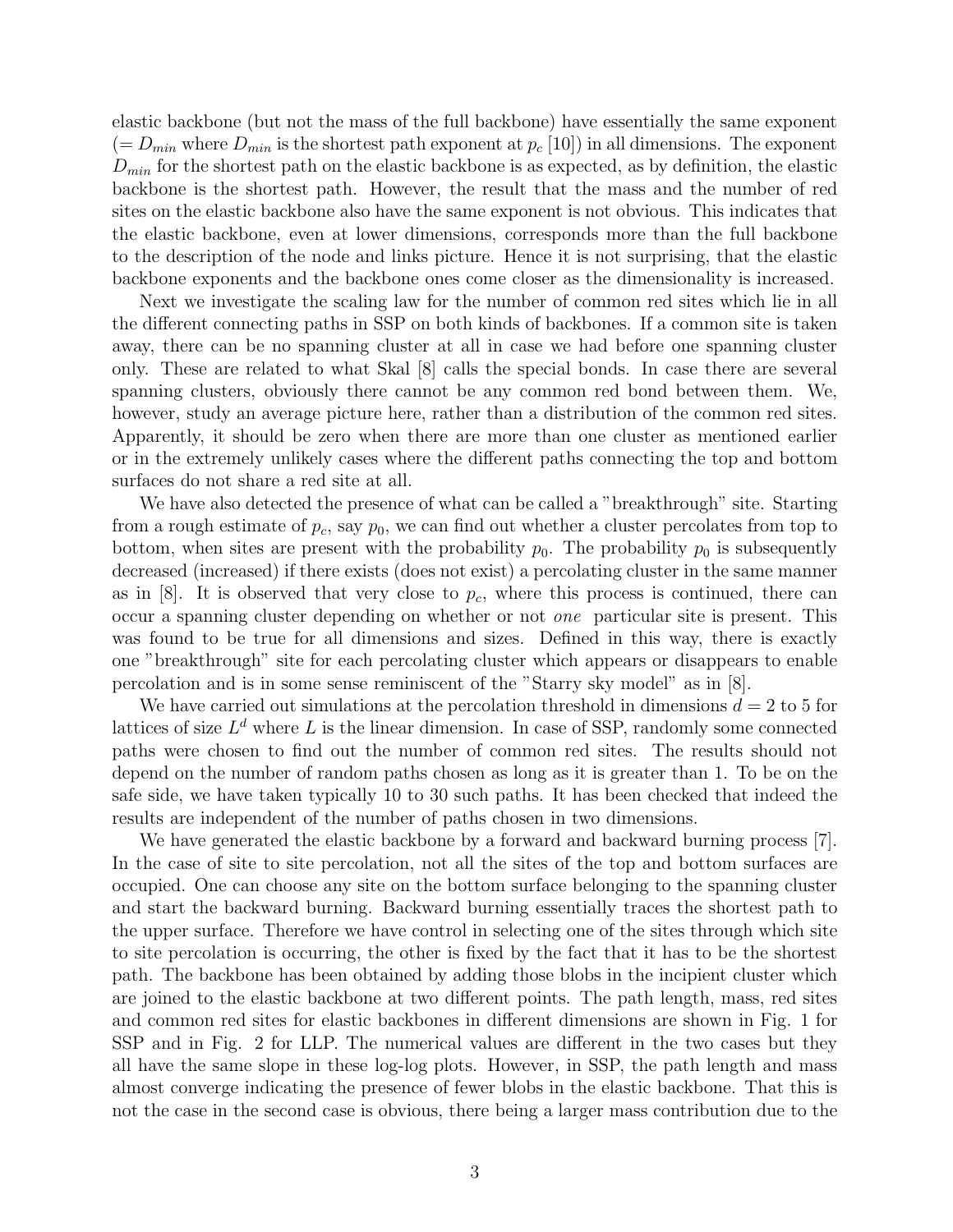fully occupied top and bottom surfaces. Here also, the finite size effects are more prominent due to the same reason.

We have been able to study the number of red sites and the common red sites in the full backbone only for very small sizes due to the large amount of time involved to do this. However, the data still indicate that the number of red sites and common red sites follow the Coniglio law for dimensions 2 to 4. The LLP data is expected to be more inaccurate due to the small sizes and this is indeed the case as seen in Fig. 3 (especially in case of  $d =$ 4).

Finally, we investigate the ratio of the elastic backbone mass  $(M_e)$  to the real backbone mass  $(M_b)$  and find that  $M_e \sim M_b^{\alpha}$ . We found that  $\alpha$  approaches unity as the dimensionality is increased as shown in Fig. 4. This again supports the idea that the properties of the elastic backbone and the full backbone converge in higher dimensions.

Hence we conclude that there are three independent exponent for red sites (a)  $D_{min}$ , for red sites and common red sites on elastic backbone. (b)  $1/\nu$ , for red sites and common red sites on full backbone. (c) 0, for the breakthrough site which decides whether there will be percolation or not when the concentration is varied.

This work is supported by SFB 341. The author expresses sincere gratitude to Dietrich Stauffer, Hans J. Herrmann, Asya S. Skal and Michael Aizenman for suggestions, discussions and encouragement.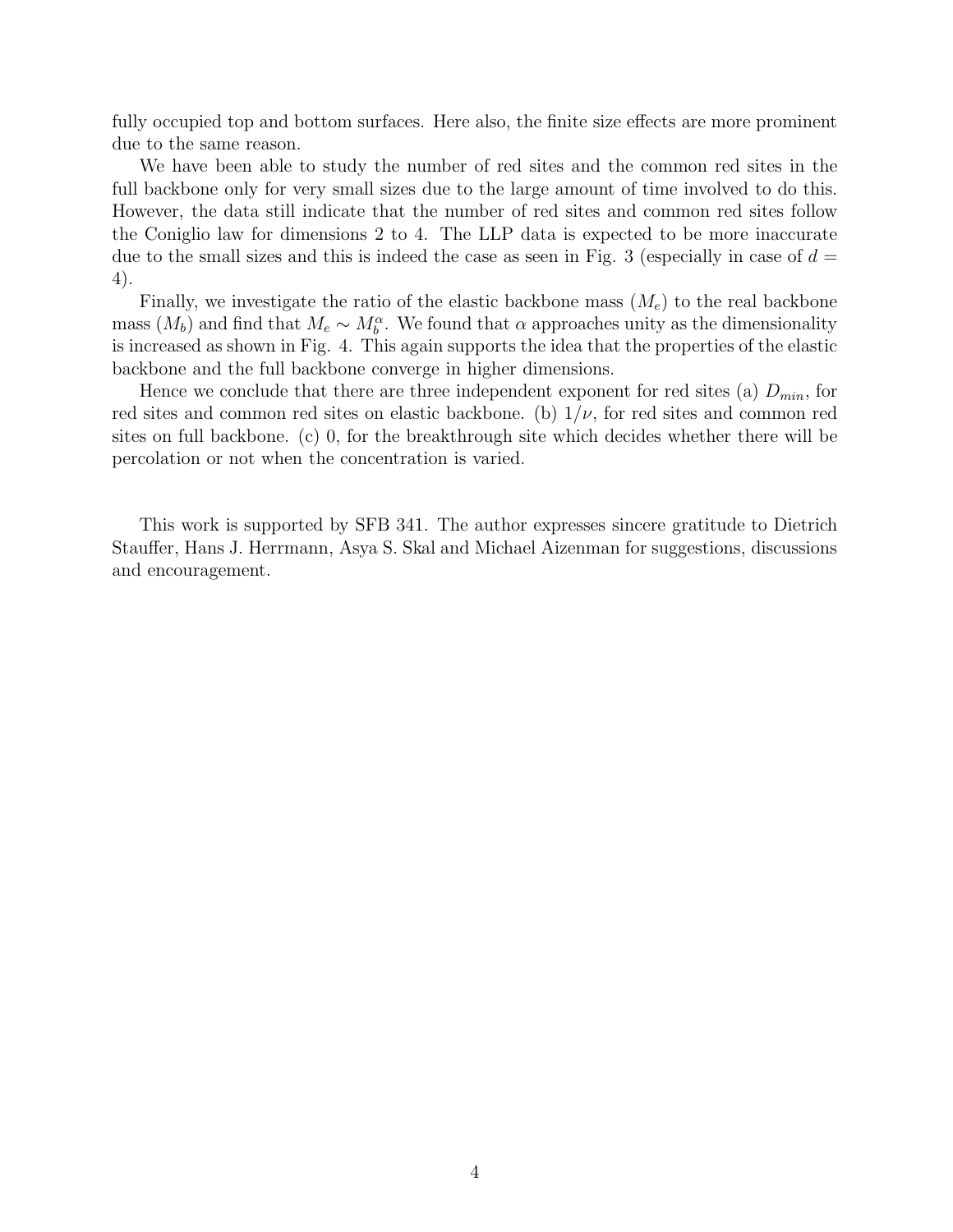## REFERENCES

- [1] P. G. de Gennes, J. Phys. Paris Lett. 37 L1 (1976).
- [2] A.S. Skal and B. I. Shklovskii Sov. Phys Semicond. 8 1089 (1975).
- [3] H. E. Stanley, J. Phys A 10 L211 (1977).
- [4] P. Sen, Int. J. Mod. Phys. C 7 603 (1996).
- [5] M. Aizenman, preprint (1996).
- [6] A. Coniglio, Phys. Rev. Lett. 46 250 (1981); J. Phys. A 15 3829 (1981).
- [7] R. Pike and H. E. Stanley, J. Phys. A 14 L169 (1981).
- [8] A. S. Skal, Physica A, in press.
- [9] H. J. Herrmann, D. C. Hong and H. E. Stanley, J. Phys. A 17 L261 (1984).
- [10] D. Stauffer and A. Aharony, Introduction to Percolation Theory, Taylor and Francis (1994).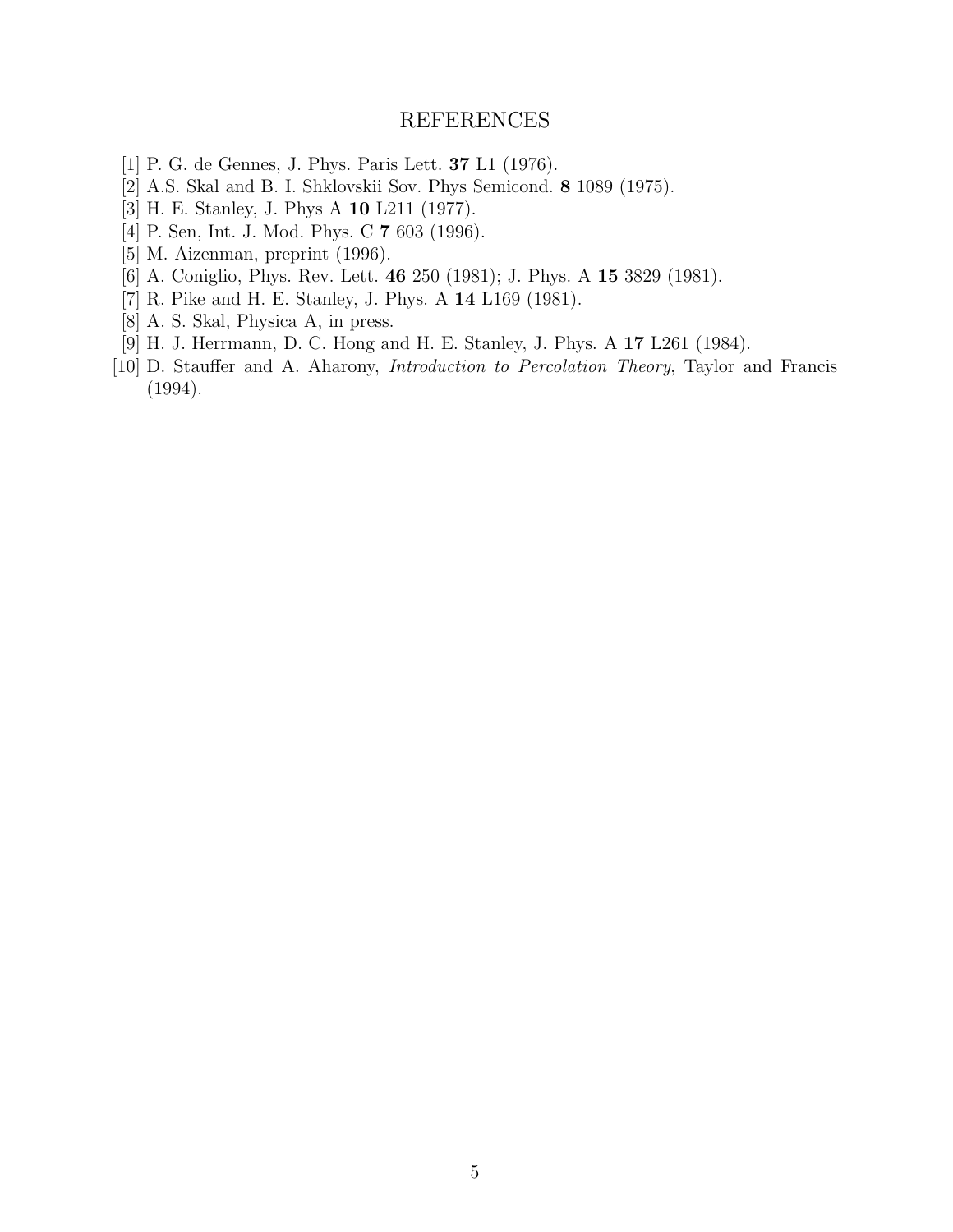## FIGURES

FIG. 1. The number of red sites  $(\diamond)$ , shortest path  $(+)$  and mass  $(\square)$  of the elastic backbone are shown for percolation between two plates in (a) two (b)three (c) four and (d) five dimensions. The dotted line has a slope  $D_{min} = (a) 1.13, (b) 1.34, (c) 1.50$  and (d) 1.80.

FIG. 2. The number of red sites  $(\diamond)$ , shortest path  $(+)$ , mass  $(\square)$  and common red sites  $(\times)$  of the elastic backbone are shown for percolation between two sites in (a) two (b)three (c) four and (d) five dimensions. The dashed line has a slope  $D_{min} = (a)$  1.13, (b) 1.34, (c) 1.50 and (d) 1.80.

FIG. 3. The number of backbone red sites ( $\diamond$  for LLP, + for SSP) and common red sites for SSP ( $\Box$ ) are shown for (a) 2 (b) 3 and (c) 4 dimensions. The dotted line has a slope  $1/\nu = (a)$ 0.75, (b) 1.13 and (c) 1.47.

FIG. 4. The mass of the full backbone vs. the mass of the elastic backbone are shown for 2  $(\diamond), 3(+), 4(\square)$  and 5 ( $\times$ ) dimensions. The dashed line has slope 1.

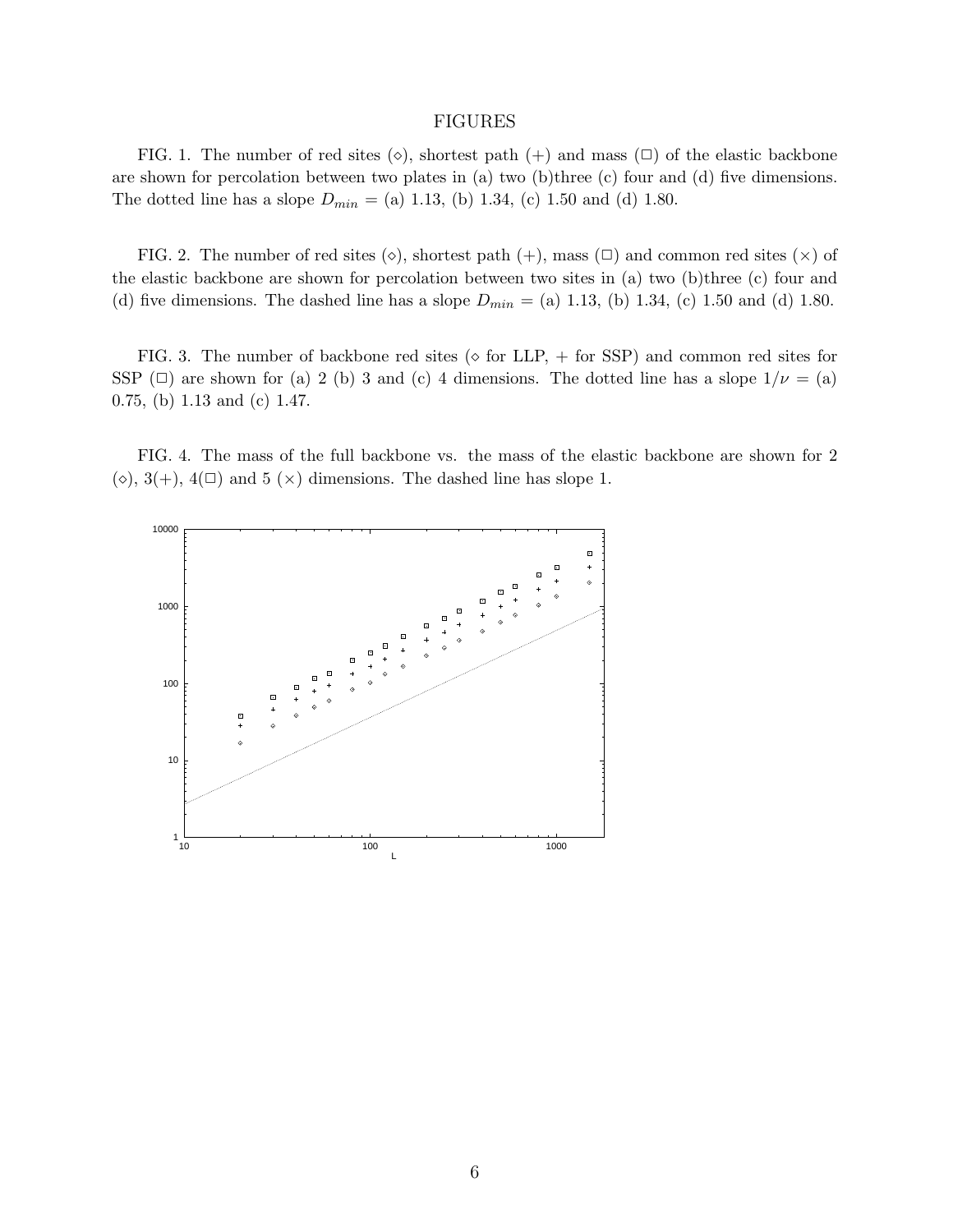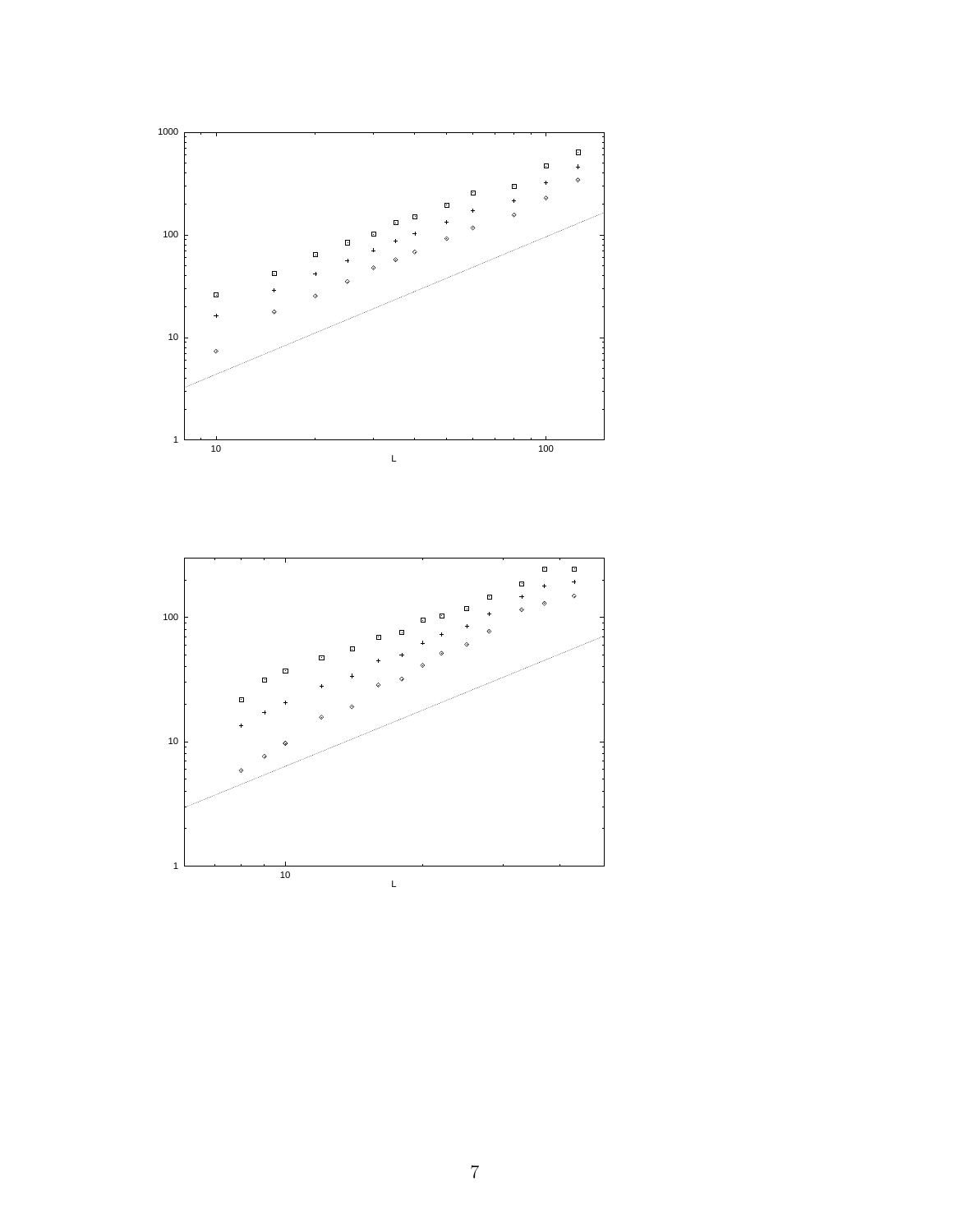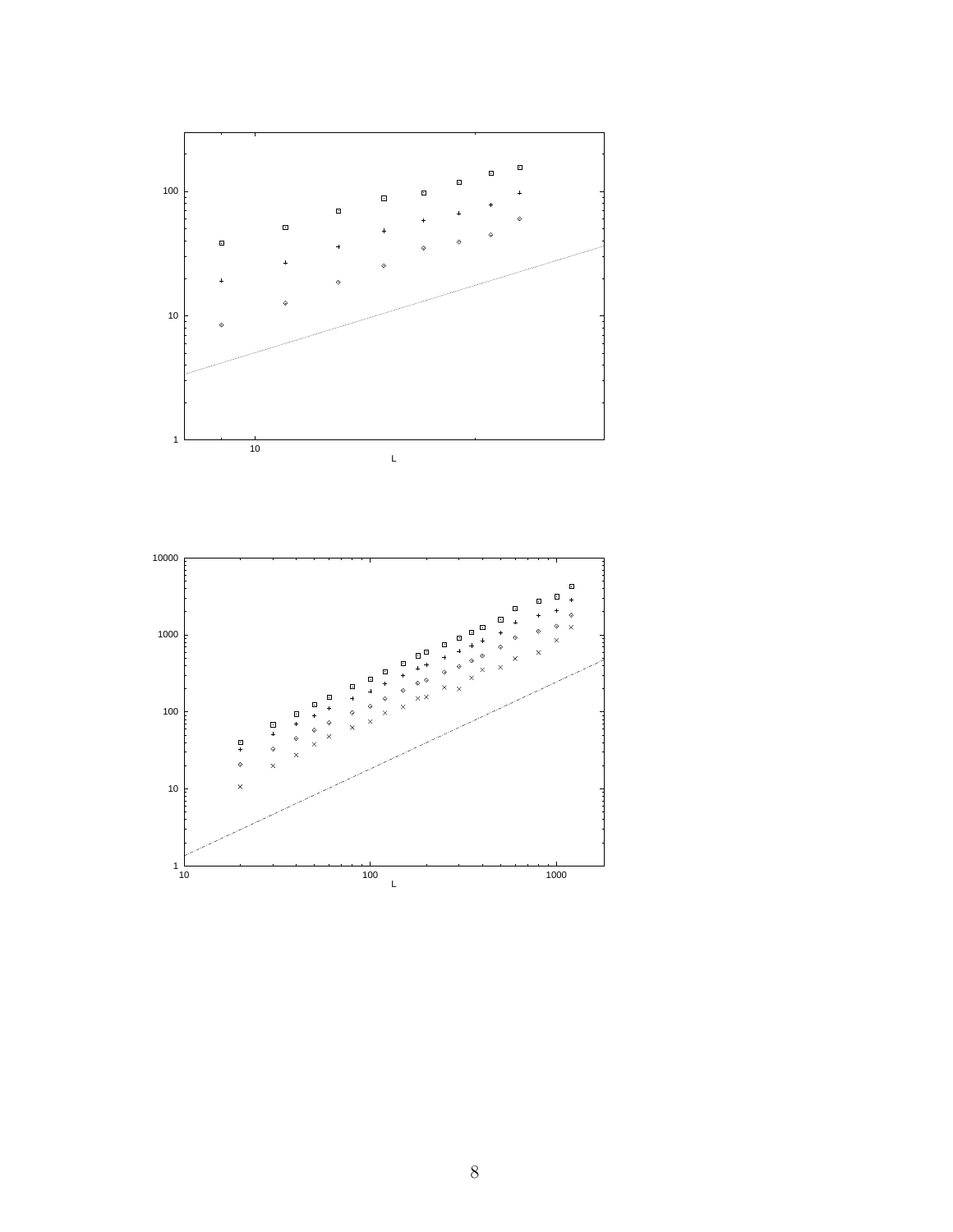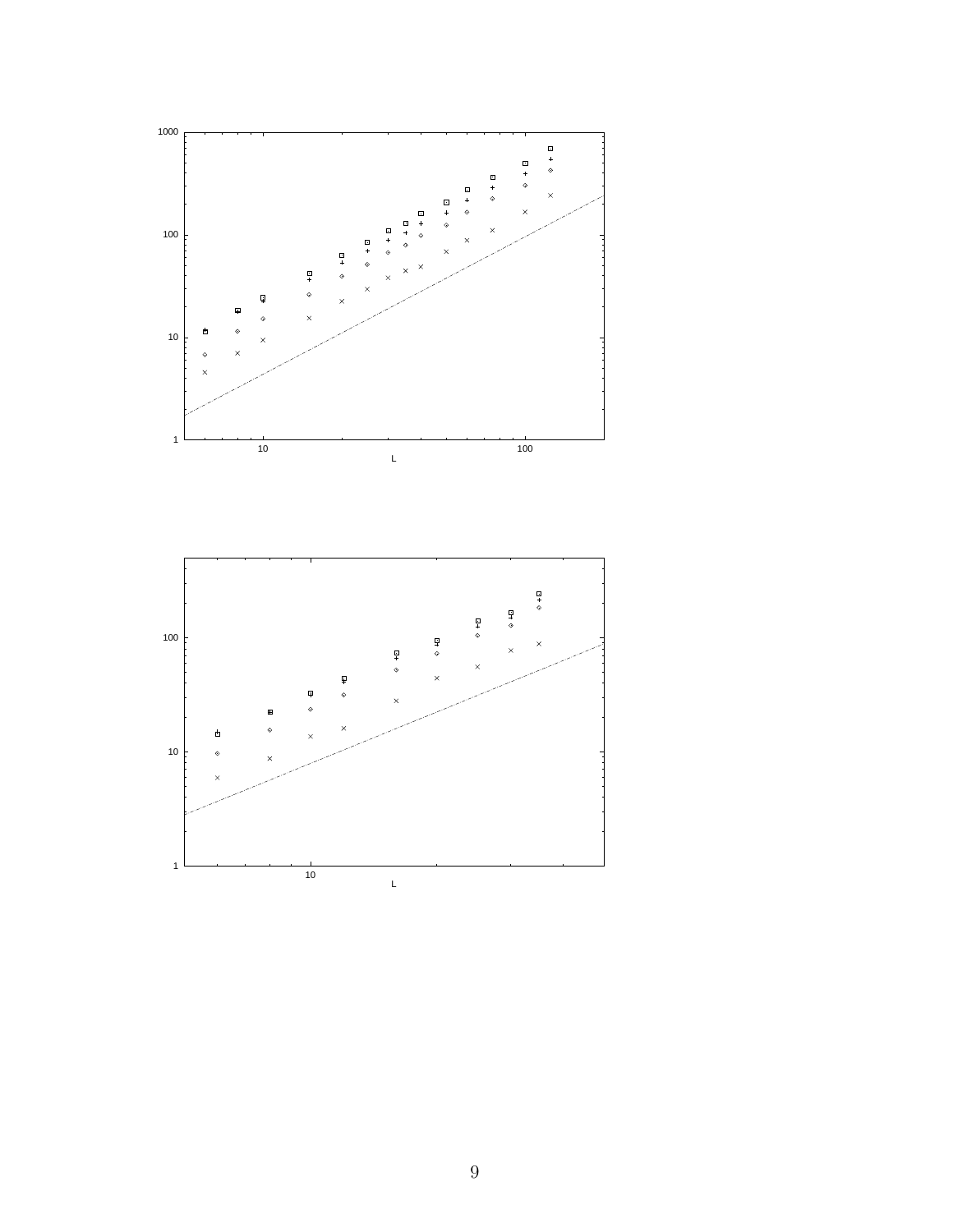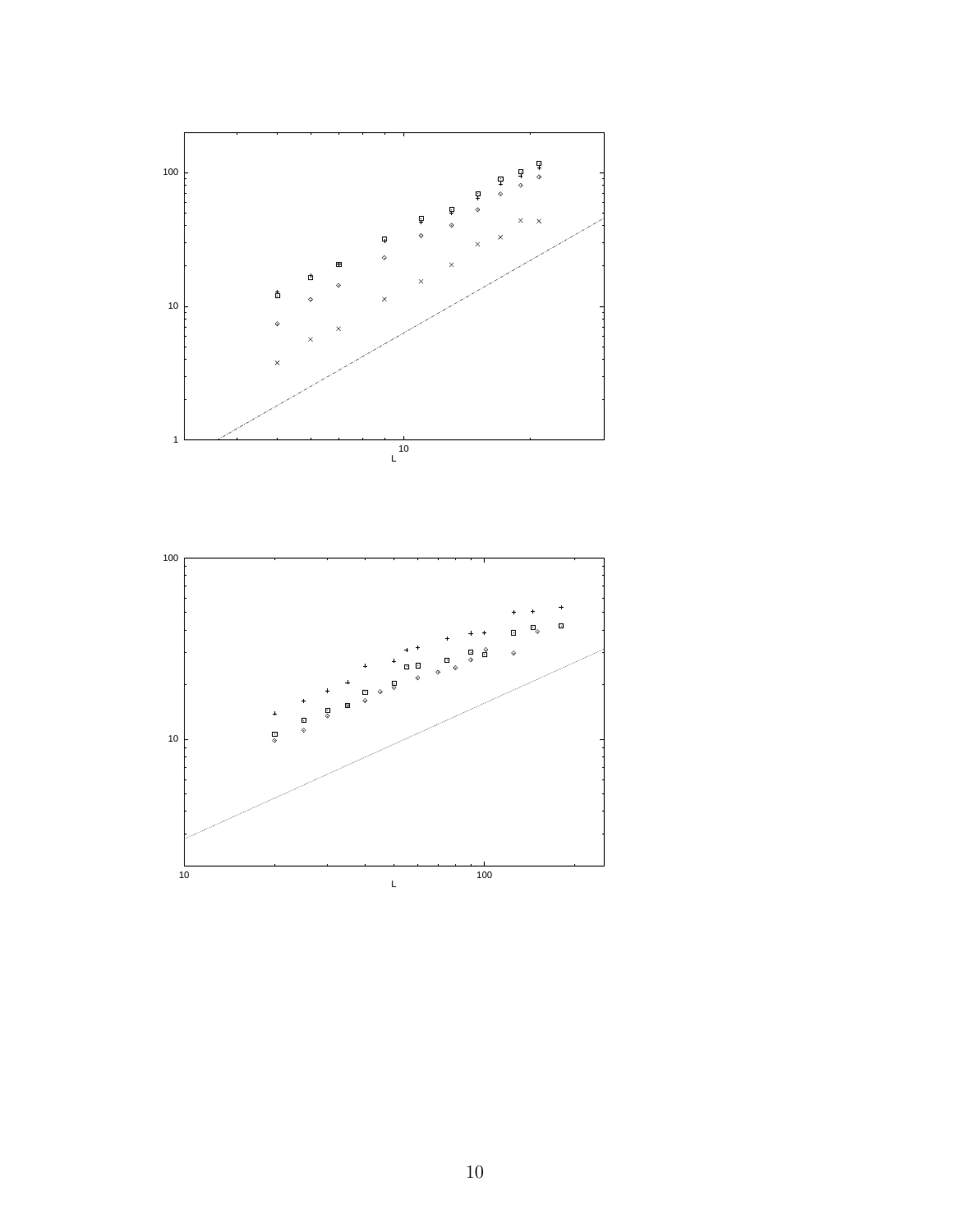